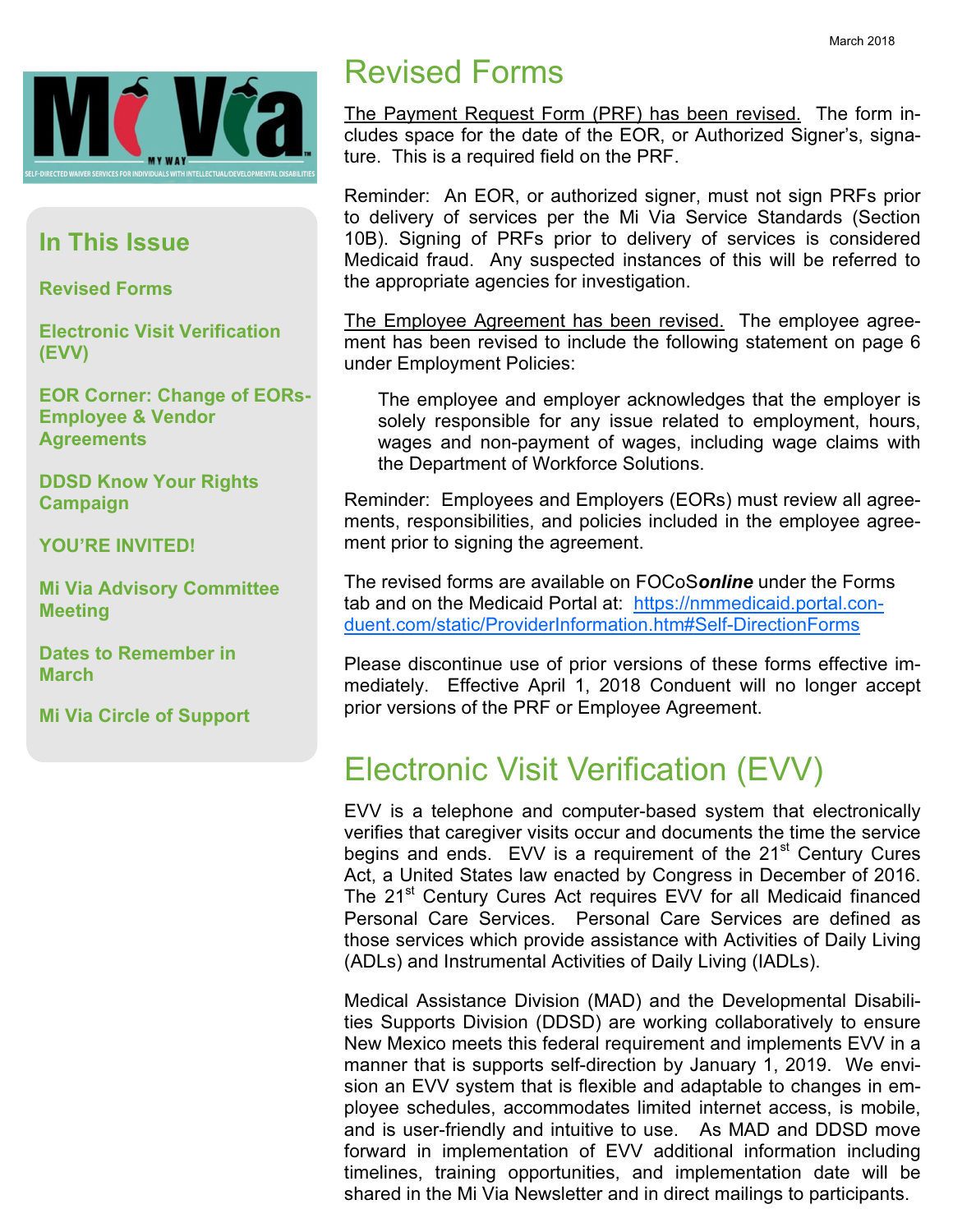FMA-Conduent Contact Information:

Phone: 1-866-916-0310 8:00 am to 5:00 pm Mon. - Fri.

Toll-free Fax: 1-866-302-6787

E-mail: mi.via@conduent.com (Do not email forms to Conduent)

Physical Address: 1720-A Randolph Rd SE Albuquerque, NM 87106

#### Note:

The Mi Via Advisory Committee works with the State to share information and help with communication among all Mi Via Participants.

**Qualis Health is the Third Party** Assessor (TPA) for Mi Via. They are responsible for reviewing and approving the Service and Support Plans (SSP).

#### EOR Corner: Change of EORs - Employee & Vendor Agreements

There are times when a participant must identify a new EOR or authorized signer. When a new EOR, or authorized signer, is identified this information is provided to Conduent who reviews the documents and processes the change.

When a new EOR, or authorized signer, is selected new employee agreements and new vendor agreements must be submitted to Conduent for all employees and vendors who will continue to provide services under the new EOR.

Previously only new employee agreements where requested. New vendor agreements are also required as the agreement must be between the current EOR, or authorized signer, and the vendor. Effective immediately Conduent will require submission of vendor agreements when there is a change of EOR, or authorized signer. Conduent and Medical Assistance Division (MAD) will be conducting an audit of existing vendor agreements that do not meet this requirement and reaching out to EOR's to provide current vendor agreements. Under a new EOR, payment to employees and vendors cannot be made without a signed employee or vendor agreement.

### DDSD Know Your Rights Campaign

The Developmental Disabilities Supports Division (DDSD) continues to work with Mi Via Participants regarding the Know Your Rights Campaign and the Centers for Medicare & Medicaid (CMS) Final Rule. The main purpose of this new rule is to ensure Participants continue to exercise their right to be part of the community where they live and work. Additional Information about this Campaign is posted on the DOH DDSD Mi Via website https://nmhealth.org/news/information/2016/ 11/?view=509. If you have any questions, please contact the DOH Mi Via Unit at 505-841-5500.

#### YOU'RE INVITED!

The Mi Via Advisory Committee (MVAC) will be accepting nominations for membership until March 31, 2018. Mi Via Participants, family members and other stakeholders are encouraged to apply. If you are interested in becoming a MVAC member please contact Fleur Dahl, Mi Via Project Coordinator at 505-841-5586 or Fleur.Dahl@state.nm.us

#### Mi Via Waiver Advisory Committee Meeting

The next Mi Via Advisory Committee Meeting will be held on Thursday April 26, 2018 12pm-4pm in Albuquerque, New Mexico at DOH/DDSD offices 5301 Central NE Suite 201. If you would like to call in for the meeting, please call 1-515-739-1034 pass code 742089#.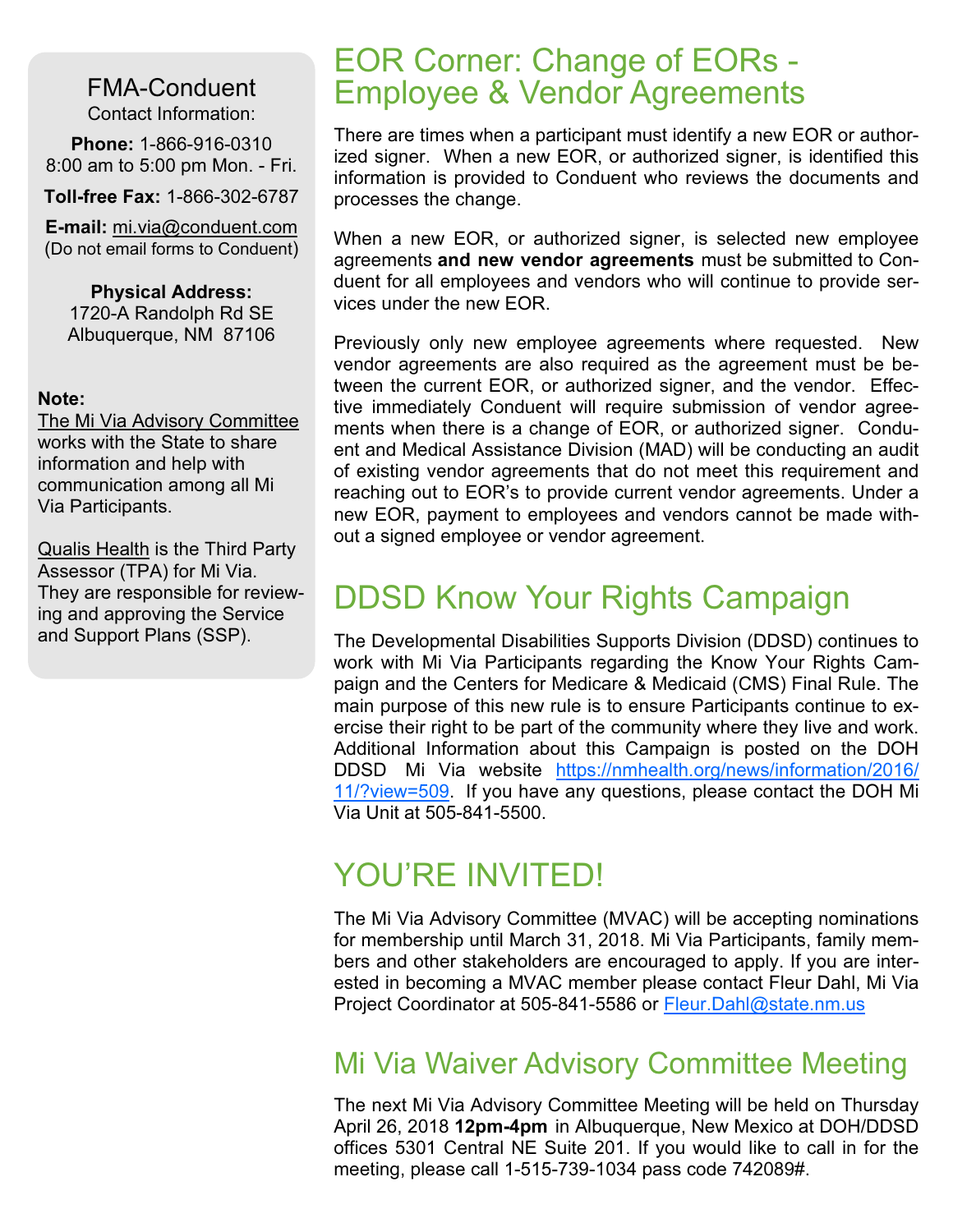# Dates to Remember in March

# **March 2018**

| Sun         | Mon         | Tue         | Wed            | Thu          | Fri                                                                                                              | Sat                                                                                                                          |
|-------------|-------------|-------------|----------------|--------------|------------------------------------------------------------------------------------------------------------------|------------------------------------------------------------------------------------------------------------------------------|
| February 25 | February 26 | February 27 | February 28    | $\mathbf{1}$ | $\sqrt{2}$<br>Paychecks and<br><b>Vendor Checks</b><br><b>Received or</b><br>Deposited; end of<br>the pay period | $\mathbf{3}$<br>Deadline to<br>submit<br>timesheets,<br>Mileage & PRFs<br>for 3/16/18 pay-<br>ment; new pay<br>period begins |
| 4           | 5           | 6           | $\overline{7}$ | 8            | 9<br><b>Vendor Checks</b><br><b>Received or</b><br><b>Deposited</b>                                              | 10<br>Deadline to<br>submit PRFs for<br>3/23/18 payment<br><b>February Spend-</b><br>ing Reports Avail-<br>able to EORs      |
| 11          | 12          | 13          | 14             | 15           | 16<br>Paychecks and<br><b>Vendor Checks</b><br><b>Received or</b><br>Deposited; end of<br>the pay period         | 17<br>Deadline to<br>submit<br>timesheets,<br>Mileage & PRFs<br>for 3/30/18 pay-<br>ment; new pay<br>period begins           |
| 18          | 19          | 20          | 21             | 22           | 23<br><b>Vendor Checks</b><br><b>Received or</b><br><b>Deposited</b>                                             | 24<br>Deadline to<br>submit PRFs for<br>4/6/18 payment                                                                       |
| 25          | 26          | 27          | 28             | 29           | 30<br>Paychecks and<br><b>Vendor Checks</b><br><b>Received or</b><br>Deposited; end of<br>the pay period         | 31<br>Deadline to<br>submit<br>timesheets,<br>Mileage & PRFs<br>for 4/13/18 pay-<br>ment; new pay<br>period begins           |